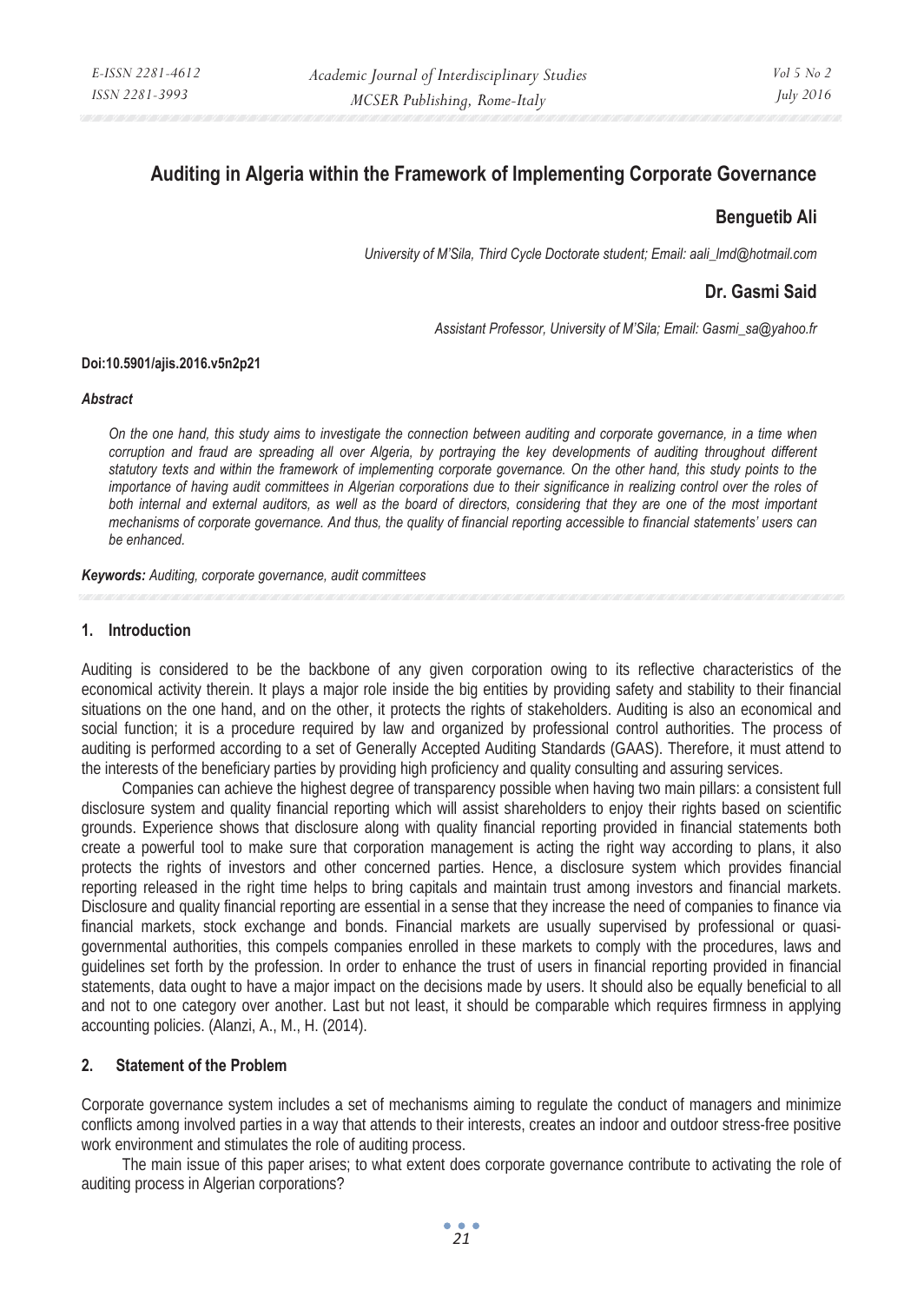### **3. Hypotheses**

Three hypotheses can be suggested as follows:

- Hypothesis N°1: Implementing governance in Algerian corporations would boost the quality of auditing in Algeria.
- Hypothesis N° 2: Implementing corporate governance leads to enhancing the quality of financial reporting.
- Hypothesis N° 3: The occurrence of financial crises and collapses as well as the separation between property and management compels Algerian corporations to implement corporate governance along with the function of auditing.

### **4. Significance of the Paper**

The significance of this paper lies in that corporate governance contributes in achieving the goals set by the function of auditing, especially with the rising need to develop it in Algeria, thanks to the high quality services it provides, which in return, enhances the quality and proficiency of data provided for financial statements' users.

### *4.1 Purposes of the paper*

The main purpose of this essay consists in finding out the arrangement of the profession of auditing in Algeria through implementing the framework of corporate governance, this latter which helps to protect auditing from phenomena like cheating, corruption and fraud, especially in the light of the recent events that took place in the country namely the case of Khalifa and the case of the East-West high way.

### *4.2 Approach of the paper:*

This essay uses a descriptive analytical approach when talking about the theoretical framework of auditing, and a historical approach when talking about the chronological development and different phases of the profession of auditing in Algeria.

#### *4.3 Previous studies:*

Previous studies conducted in this field briefly include:

- (Abdessamad, O., A. (2013). Al Bahith magazine, Ouargla)
- The author of this work shed the light on the strengths and weaknesses of the frameworks of governance in both Algeria and Egypt by comparing them to the principles of the Organization for Economic Co-operation and Development. This study came to the conclusion that it is necessary to recreate the framework of governance in Algeria and conform it to the principles of the organization.
- (Belberkani, O., Kh. (2014). Kounouz Al Hikma publishing company, Algeria) The main conclusion that this work came to is that corporate governance system can be judged based on its ability to deal with and solve different conflicts resulting from parties refusing alliance. An active system is one that should avoid destroying value for parties involved. Moreover, it should be capable of setting the terms allowing it to revive the ability of the corporation to grow at minimal costs.
- Inuwa, Fodio Musa, Ibikunle, Jide and Oba, Victor Chiedu (2013). Corporate governance mechanisms and reported earnings quality in listed Nigerian insurance firms. International Journal of Finance and Accounting 2.5, 279-286. This study aims to investigate the dynamism of good corporate governance rules for the insurance industry in

Nigeria which have the ability to reduce earnings management, thus, enhancing the process of making financial statements as well as enhancing quality.

• Al Attar, Mohammad Khalid (2014). The impact of the auditor to achieve governance from the perspective of investors in Amman stock exchange market. Social Sciences GB14 Mumbai Conference, Vol. 19. This study points to the connection between corporate governance and the credibility of the gap (audit expectation gap) by means of financial mediators acting as representatives for shareholders in Oman's stock market. Furthermore, the paper examines the level of commitment of auditors to implement the International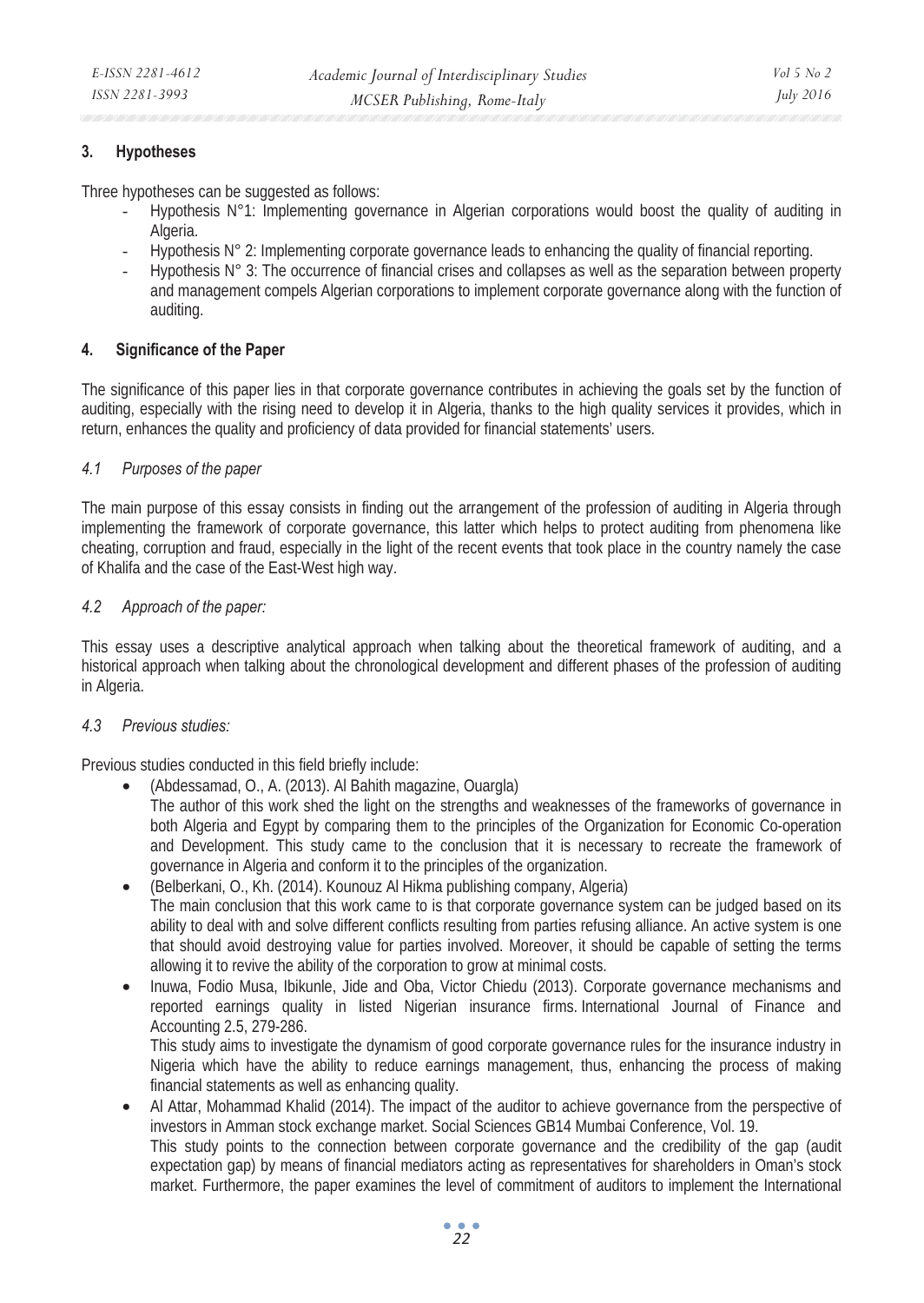| E-ISSN 2281-4612 | Academic Journal of Interdisciplinary Studies | $Vol_5$ No 2     |
|------------------|-----------------------------------------------|------------------|
| ISSN 2281-3993   | MCSER Publishing, Rome-Italy                  | <i>July 2016</i> |

Standards on Auditing (ISA) as well as the International Standards on Quality Control (ISQC) as independent variables that could affect corporate governance.

What sets our study apart from the above mentioned ones is the fact that it focuses on the role of corporate governance in achieving high quality audit in Algeria, by implementing the most important standards of corporate governance, hence, reaching the goal of the process of auditing namely when it comes to producing quality financial reporting that meets the needs of its users.

### **5. Theoretical Framework of the Study**

#### *5.1 Defining audit:*

Audit consists mainly in checking financial information and data by an independent neutral person of any corporation regardless of its purpose, size or legal form. The American Accounting Association (AAA) defined auditing as "organizing procedures made to get evidence about economic balances and events by objectively assessing them for determining the connection level between balances and a particular scale in order to convey results to users." (Attamimi, H. (2006).

### *5.1.1 The profession of auditing:*

It is the process of legal accounting including its two branches accounting and auditing. It involves a series of services related philosophically, practically and logically provided by professional members to corporations and individuals. These services include consulting services, accounting services and tax services. (Almekhadema, A., A. and Rashid, H. (2007).

### *5.2 Corporate Governance:*

The term "**Hawkamat**" in Arabic is originally derived from the English term "governance". The Arabic term was created by the Academy of Arabic Language in an attempt to arabize the word which has other meanings such as good governance. Thus, the term "corporate governance" is translated into Arabic by the term "**Hawkamat el Charikat**" (Ibrahim, H., Kh. (2014).

Corporate governance as a concept aims to regulate business affiliations firstly among the board of directors in different companies, branch CEO's and audit committees assigned in the board of directors, and secondly, among shareholders, project stakeholders, accountants and companies.

### *5.2.1 Defining corporate governance:*

Corporate governance is a set of rules, regulations and procedures combined to achieve the best balance between the interests of company CEO's, shareholders and other concerned parties by implementing different means of control. (Alanzi, previous reference)

Corporate governance is also a set of mechanisms used to protect shareholders and guarantee them collecting the right earnings of the investment. Therefore, financial statements play a crucial role in a way that they are the basic documents shareholders look at for guaranteed quality financial data. Companies are required to ratify accounting records by accountants, and the same goes for any individual working for governance. The compensations matter is also considered to be very necessary. Le Maux, Julien (2014).

#### *5.2.2 Principles of corporate governance:*

The principles of corporate governance issuing from the Organization for Economic Co-operation and Development (OECD) intend to present the most eminent and exemplary standards of the profession. These principles are organized into six chapters as follows: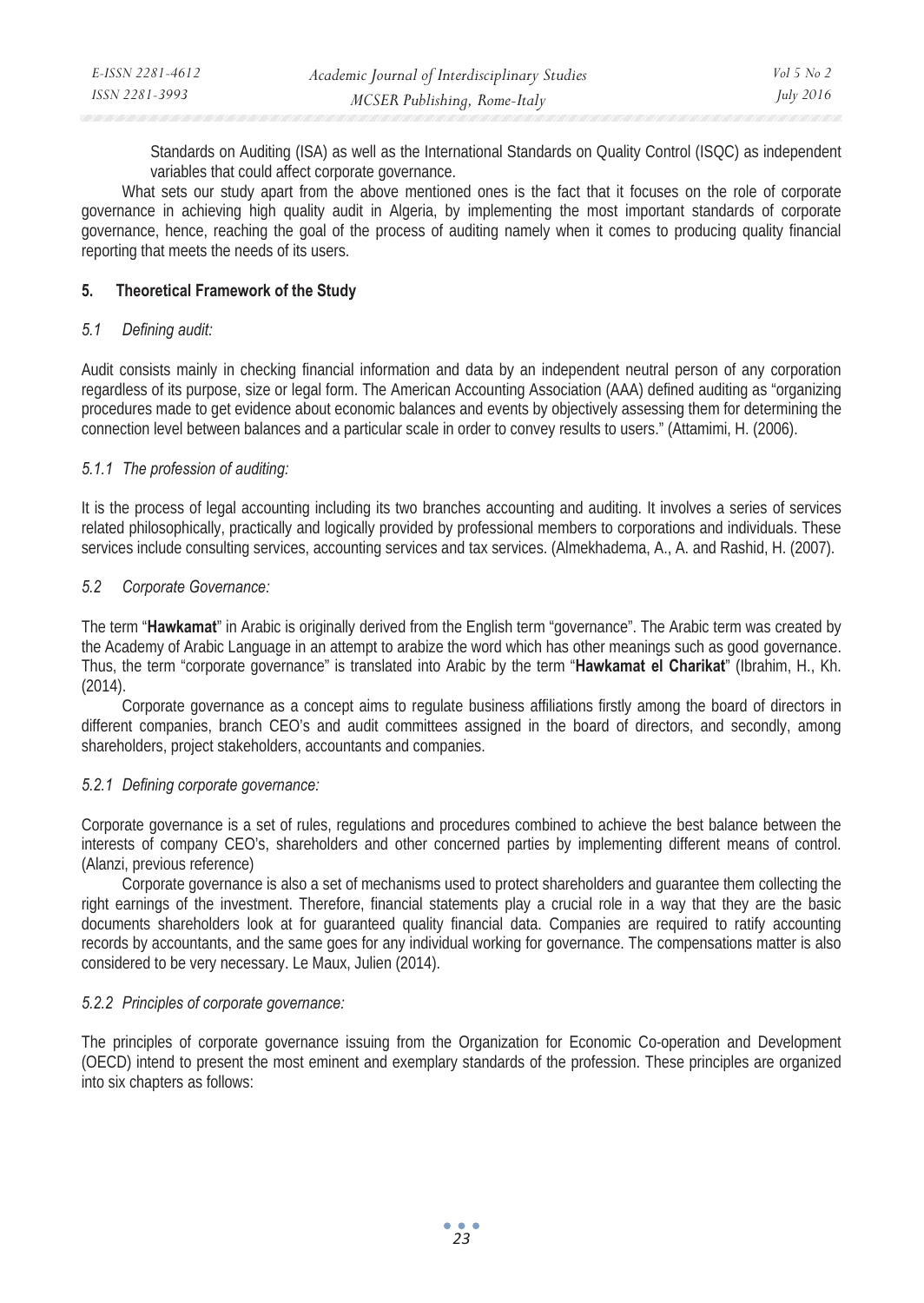#### **Table 1:** Principles of corporate governance

|                                                            | To quarantee having an efficient<br>corporate governance framework | - Influencing in terms of overall economical<br>performance;<br>- Regulatory and legal requirements within a legislative<br>jurisdiction:<br>- Dividing responsibilities among involved parties within<br>a clear legislative jurisdiction and at the service of public<br>interest:<br>- Different parties have the integrity, power and<br>resources to perform their duties. |
|------------------------------------------------------------|--------------------------------------------------------------------|---------------------------------------------------------------------------------------------------------------------------------------------------------------------------------------------------------------------------------------------------------------------------------------------------------------------------------------------------------------------------------|
| Organization for Economic Co-<br>operation and Development | To protect the rights of<br>shareholders.                          | - Availability of the basic rights of shareholders;<br>- The right to be informed about decisions:<br>- The right to participate in votes;<br>- Facilitating active participation;<br>- Casting votes personally or via absentee voting;<br>- Disclosing structures and arrangements;<br>- Facilitating ownership.                                                              |
|                                                            | Equal treatment of shareholders.                                   | - Equal treatment for shareholders (of the same share<br>class);<br>- Preventing exchange among internal auditors as well<br>as preventing formal personal exchange;<br>- Disclosing operations.                                                                                                                                                                                |
|                                                            | To respect the role of stakeholders.                               | - Interests according to law and agreements;<br>- Compensation for right violation;<br>- Developing participation mechanisms;<br>- Providing information in the right time;<br>- Attending to the profession's practices;<br>- A framework for insolvency and another for creditors.                                                                                            |
|                                                            | Disclosure and transparency                                        | - Disclosing policies;<br>- Quality levels of accounting;<br>- External control:<br>- Audit's liability to accountability:<br>- Opportunity and timing;<br>- Efficient approach of governance framework.                                                                                                                                                                        |
|                                                            | Responsibilities of the board of<br>directors                      | - Working by full information;<br>Equal treatment for shareholders;<br>- Implementing ethical standards;<br>- Disclosing policies:<br>- Independent objective judgment in the right time to<br>provide information.                                                                                                                                                             |

**Source:** Kadi, Hoceine and Nadah, Kinen (2010)

*5.2.3 The importance of implementing corporate governance:* 

The importance of implementing corporate governance can be summed up as follows: (Abdelbaz, M., M. (2012).

- 1. Boosting reliability by having financial reporting control go through independent authorities and by confirming the review process by means of control bodies within the governance;
- 2. Working on minimizing and preventing manipulation and distortion of financial statements through a set of mechanisms applicable by corporate governance on the economic unit;
- 3. Diminishing the phenomenon of asymmetric information;
- 4. Working on minimizing and preventing the phenomenon of earnings management which constitutes the most important part for financial statements' users.

It is worth mentioning that the importance corporate governance attaches to the principle of disclosure and transparency is due to several goals such as:

- Providing financial statements up to correct accounting processing and standards fairly showing the financial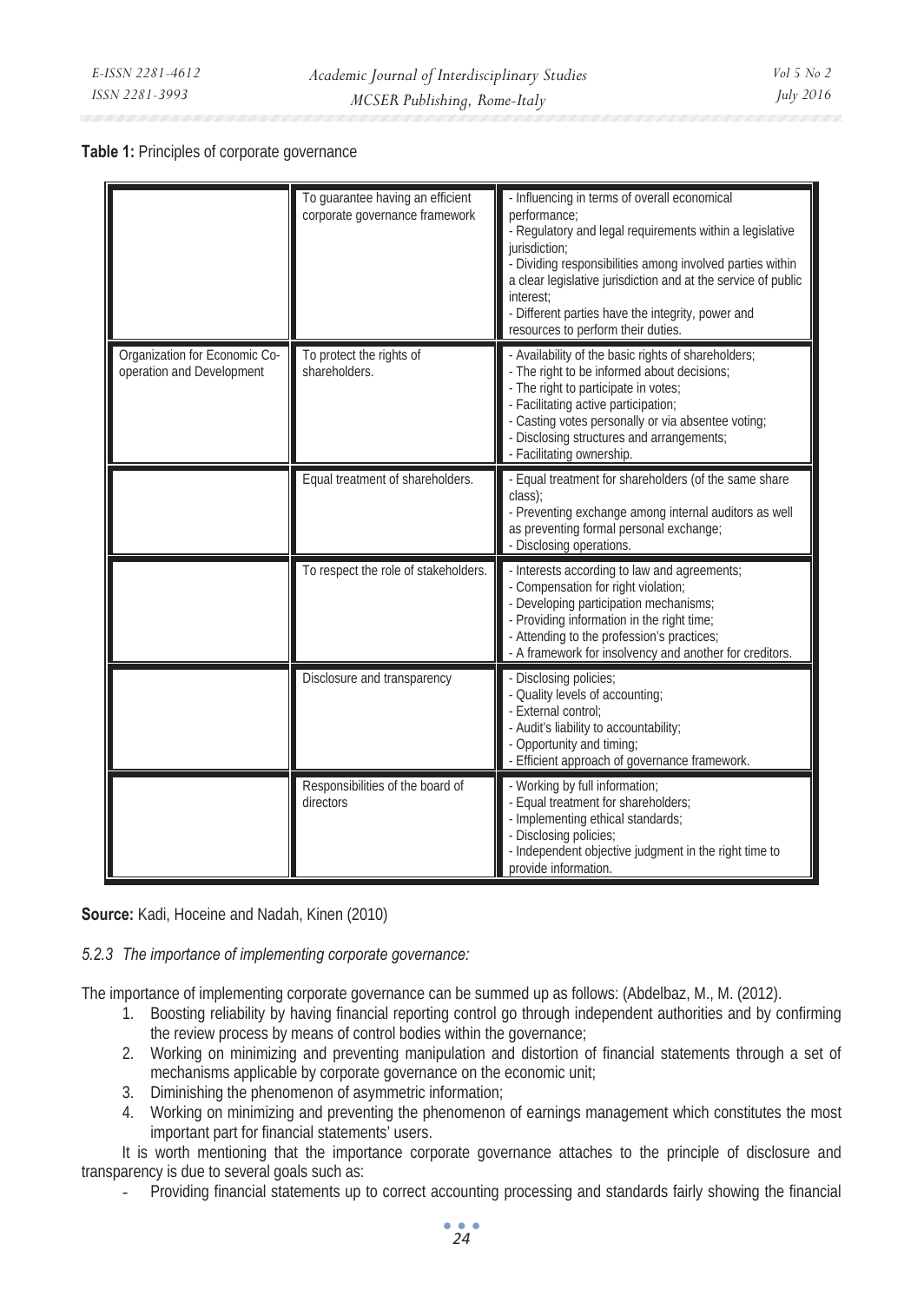status of the company, the results its business came to achieve, and its cash flow, as well as providing sufficient disclosure and transparency through financial and non financial data enrolled therein, so as to cater the needs of financial statements' users including investors, banks and financial analysts;

- Describing different elements recognized in financial statements and providing norms for interpreting and analyzing those elements other than those mentioned in financial statements, and working on further recognition through complementary explanations of each of the elements of financial statements;
- Finding alternative recognition norms for non financial information and elements which are not recognized in financial statements;
- If implemented correctly according to governance, the principle of disclosure and transparency makes sure that when describing recognized elements, economic units are working by accounting standards.

### *5.3 Audit committee:*

Audit committee is a partial committee consisting of non executive members of the board of directors. It is founded in order to follow the activities of internal control, internal auditors, external auditor and to enhance the quality level of financial statements. Audit committee is characterized by the following features: (Samra, Y., M. (2014).

- It originates from the board of directors;
- It is formed of non executive members of the board of directors;
- It has members counting from 3 up to  $9$ ;
- It exercises a number of jurisdictions set for it by organizing professional authorities, and it is intrinsically related to enhancing the quality level of financial statements as well as increasing the independence of internal and external auditors;
- It includes at least one member having accounting and financial expertise.

Keung C. R. Ashok and T. Daneil's study points out to the part audit committees play in activating corporate governance. Their study focuses also on the dynamic role and the active impact audit committees have on assisting management in solving different problems it encounters, provided that audit committees' members are surrounded by a protective shield of neutrality and independence. Furthermore, audit committees help in facing different risks a corporation might experience. (Keung, C., Ashok, R. and Daneil Sarbanes-Oxley, T. (2007)

## *5.3.1 The importance of the assessment process by audit committees:*

Members of audit committees are considered to be in a powerful position when controlling financial statements system, precisely, when controlling accounting fraud. Most audit committees who did not detect accounting fraud were likely misled by the CEO or the financial manager. Therefore, audit committees must ask management and employees for they could be under pressure to magnify earnings incorrectly. Audit committees are also required to make inquires with internal and external auditors. It is crucial to carefully evaluate the auditors' responses to those inquiries because the auditor might not provide full statements for three reasons: (Abulhaidjaa, M. and Alhayek, A. (2013).

- Management can persuade the auditors to be involved in the fraud operation;
- Management can force the auditor to hide certain information from the audit committee;
- The auditor cannot detect fraud sometimes. That is why audit committees must not take the statements of the external auditor for granted.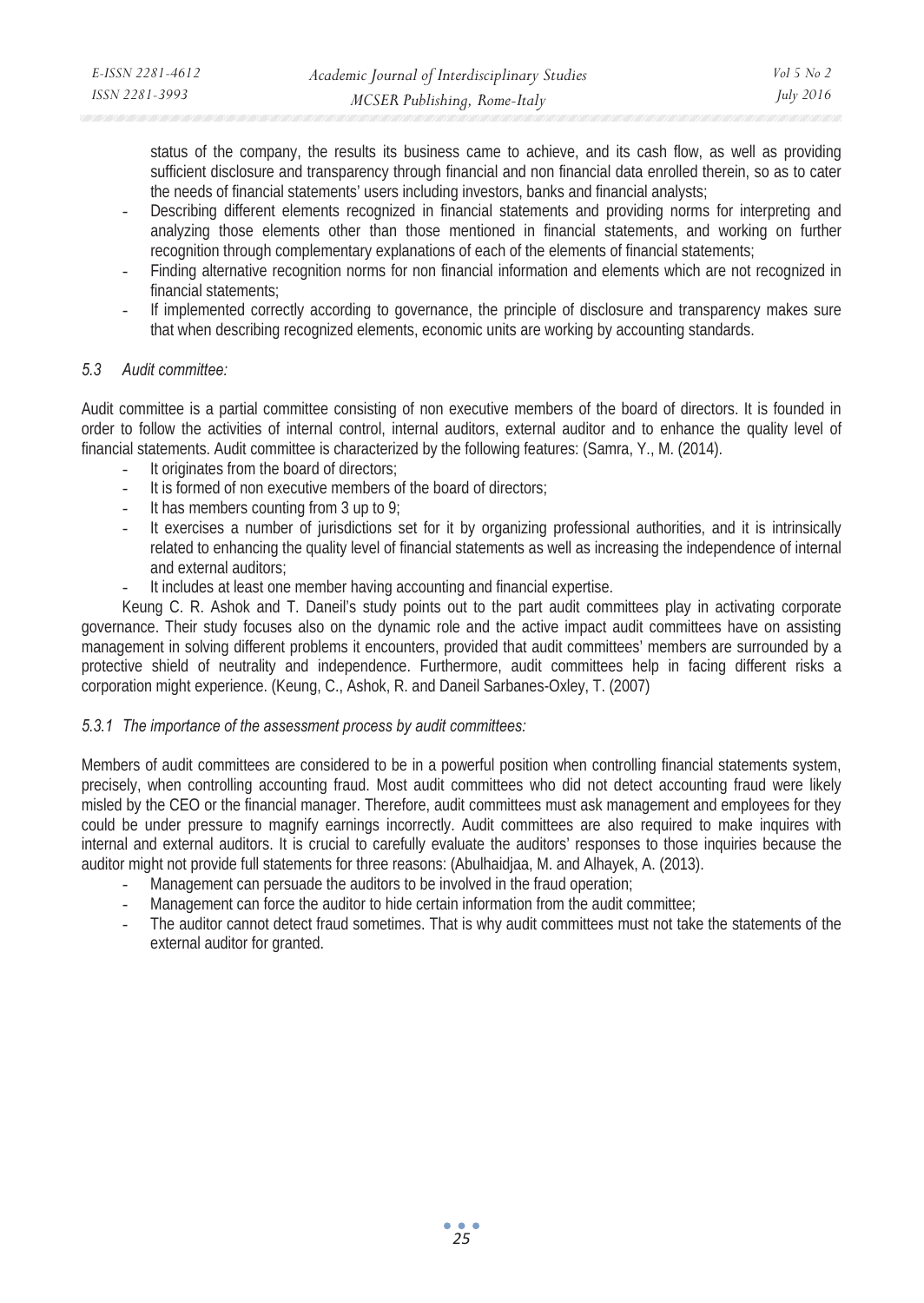

**Figure N° 01:** Analytical framework of audit committee's contributions

**Source:** Piot, Charles and Kermiche, Lamya (2009). À quoi servent les comités d'audit? Un regard sur la recherche empirique, Livre-Revue-NumSpecial - Comptabilité - Contrôle - Audit, indb 11, 13.

### **6. Practical Part: Auditing and Corporate Governance in Algeria**

Auditing as a profession went through several changes due to certain circumstances. It also encountered many problems in Algeria on various levels such as regulations and management just to name a few.

- 1. Auditing in Algeria: Auditing was implemented in Algeria as follows:
	- ¾ Prior to independence: Auditing was governed by French colonialism's regulations.
	- $\triangleright$  After independence: French colonialism, as in many other fields, left a big gap as far as auditing profession is concerned. This latter faced several regulation and management problems. The phases auditing underwent can be summarized as follows:

### *6.1 First phase: From 1969 to 1980*

Performing accounts auditing as a profession in economic public corporations was first regulated in Algeria in 1969 in compliance with the order 69-107 dated 31st December, 1969 pertaining to finance act of 1970 of which the article 39 stipulates that the Secretary of State in charge of finances and planning is ought to designate accountants in national companies, public industrial and commercial corporations and in companies where the state holds a percentage of the social capital in order to insure the regularity and reliability of the accounts as well as to analyze the situation of assets and liabilities. (Seddiki, M. (2004).

- Then was issued decree 70-173 dated 16<sup>th</sup> November, 1970 which sets duties and tasks of book keepers in public and semi-public corporations. The text of auditing (book keeping) serves as a permanent controller for management in these corporations.
- Order 71-82 dated 29<sup>th</sup> December, 1971 pertaining to the regulation of the profession of accounting and financial expert. It is noted in this order that it is concerned with accountants and expert accountants. As for book keeping, it was entrusted to the Inspectorate General of Finances (called *Inspection Générale des Finances* in Algeria) of the Ministry of Finances.

#### *6.2 Second phase: From 1980 to 1992*

After reorganizing national economy and structuring public economic corporations which resulted in an increase of the number of public corporations, a complexity of management patterns, an absence of data generation control frameworks and weakness in managing accounting system, the Algerian legislator was forced to decree control mechanisms that would restrict the different kinds of disorganizations caused by the old ways. Consequently, were issued: (Ghouali, M., E.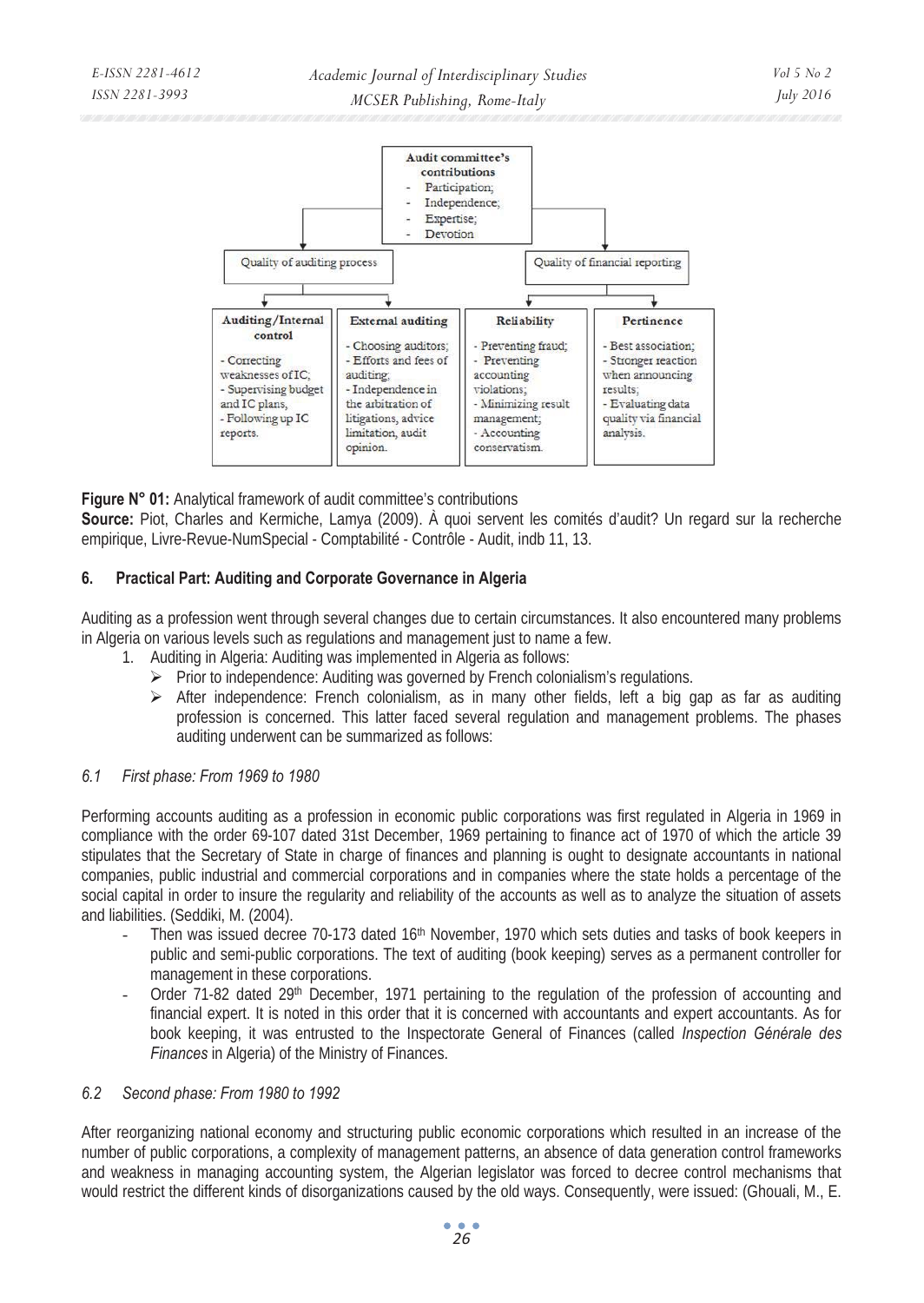#### (2004)

- Act 80-05 dated 30<sup>th</sup>, October 1980 pertaining to the practice of the function of control by the Court of Audit (*Cour des Comptes*) in order to establish efficient control mechanisms for national corporations by making restructures and by limiting embezzlement and bad management.
- Act 91-08 dated 27<sup>th</sup>, April 1991 pertaining to the profession of accounting expert, book keeper and certified accountant. This act is considered to be a decisive point in the history of auditing profession organization in Algeria. Three organizations were gathered into one independent authority called the national union for accounting experts, book keepers and certified accountants.

Thus, the condition of independence was fulfilled by assigning these people without turning to the guardian ministry.

N.B. Act 88-01 pertaining to the directive law for public economic corporations was issued to break the restrains forced upon them, help them gain financial independence, make them conform to the rules of commercial law and be exposed to bankruptcy and liquidation. This necessitated accounts auditing and validation by experts such as book keepers and certified accountants. As a result, was issued act 91-08 regulating the profession of accounting experts and book keepers.

Executive decree 92-20 dated 13<sup>th</sup>, January 1992 pertaining to the creation of the national union for accounting experts, book keepers and certified accountants.

### *6.3 Third phase: From 1994 to 2010*

- Decree dated 07<sup>th</sup>, November 1994 pertaining to the pay scale of book keepers amended in 2006.
- Executive decree 96-136 dated 15<sup>th</sup>, April 1996 pertaining to the work ethics of auditing and accounting.
- Executive decree 96-136 dated 25<sup>th</sup>, September 1996 pertaining to the creation of the National Council of Accounting (*Conseil National de la Comptabilité*) as a consulting authority in the Ministry of Finances. It is invested in research, development and standardization of the profession of accounting.
- Executive decree 96-431 dated 30<sup>th</sup>, November 1996 pertaining to the methods of assigning book keepers in public industrial and commercial corporations, research and development centers, social security agencies, public commercial offices and dependent public corporations.
- Executive decree 97-458 dated 01<sup>st</sup>, December 1997 amending and supplementing executive decree 92-20 (attaching a state's representative from the Ministry of Finances)
- Decision dated 28<sup>th</sup>, March 1998 determining methods of publishing rating scales of degrees and diplomas entitling the right to practice the professions of accounting expert, book keeper and certified accountant.
- Decision dated 24<sup>th</sup>, March 1999 setting approval of diplomas and professional expertise conditions for practicing the profession.
- Executive decree 01-421 dated 20<sup>th</sup>, December 2001 amending and supplementing executive decree 92-20 which establishes the structure of the national union for accounting experts, book keepers and certified accountants and sets its jurisdictions and work regulations.
- Act 10-01 dated 29<sup>th</sup>, June 2010 pertaining to the professions of accounting expert, book keeper and certified accountant.

The following table (table 2) shows the most important laws like so:

#### **Table 2**

|          | 1969   1970   1971   1980   1991   1992   1994   1996   1997   1998   1999   2001   2010   Total |  |  |  |  |  |  |
|----------|--------------------------------------------------------------------------------------------------|--|--|--|--|--|--|
| Act      |                                                                                                  |  |  |  |  |  |  |
| Order    |                                                                                                  |  |  |  |  |  |  |
| Decree   |                                                                                                  |  |  |  |  |  |  |
| Decision |                                                                                                  |  |  |  |  |  |  |

**Source:** We made this table ourselves on the basis of different laws issued in Algeria.

Based on this table, where we show the progress of the profession of auditing in Algeria since the independence, we notice that the total of acts reached 3, and the total of orders and decisions was 2 for each, whereas executive decrees reached a total of 8.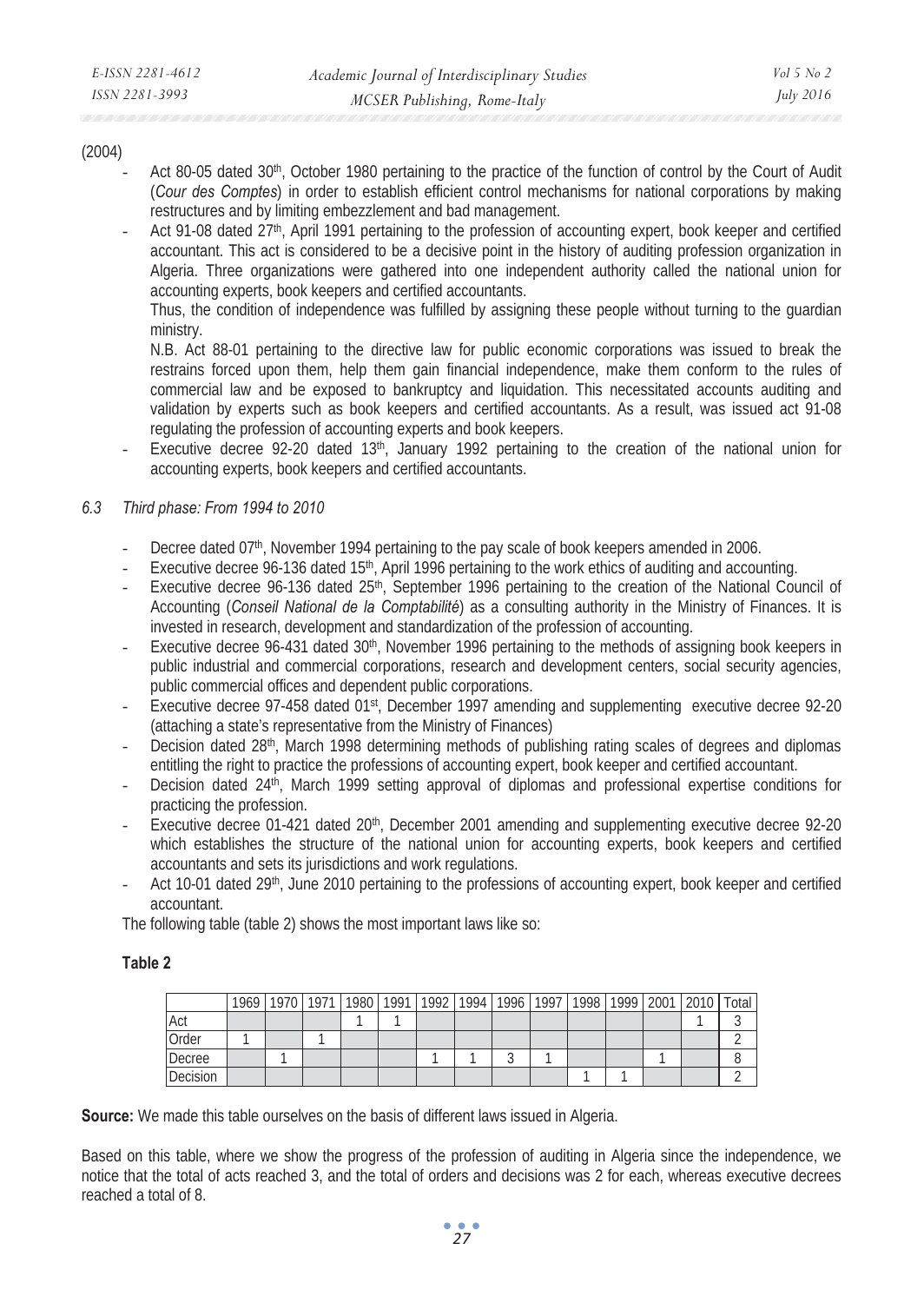The last amendment made on the organizational laws of auditing was the amendment 10-01 concerned with the payment methods of auditor's fees which relies on the code of auctions instead of following the scale that once sat the auditor's fees based on several factors such as the corporation's turnover and the time taken to perform tasks. As for the auditor's contract term in Algeria, it spans over a period of three years renewable just once. If renewed, the auditor can contract with the same corporation but after three years, to maintain the principle of auditors' exchange. As far as auditing national standards are concerned, the organization of this profession is confined to a number of organizational laws published only in official newspapers. There are no detailed national standards for external auditing in Algeria. (Ibn Said, M. and Lechlèche, A. (2015).

### *6.4 Auditors according to Algerian legislation:*

Various notions of auditor's independence can be found in the profession's literature. This came along with a progress of the auditor's responsibilities and services he/she provides, as well as an evolution in terms of society's professional outlook. This concept evolved to embrace control standards on the performance quality of accounting offices and to compel them to establish policies and procedures to carry out the independence rule mentioned in the profession's work ethics. These policies and procedures may include: (Youness, Z. (2014).

- Controlling to what extent accounting and auditing offices are abided by the policies and procedures of independence;
- Assuring the independence of the accounting office when performing the task of control;
- Requesting all employees in the accounting office to abide by the independence rule provisions issued by professional communities.

### *6.5 Corporate governance in Algeria:*

Algeria aspired to establish an effective framework for corporate governance through some legislations and initiatives. This came as a result of the growing awareness to implement governance by stakeholders within these corporations, and by countries to diminish the phenomenon of financial fraud that occurred lately.

### *6.6 Presentation of the content of the charter of good governance of the Algerian corporation (Abdessamad, O., A. (2013).*

Algerian business associations and unions made an initiative to find out ways of encouraging good governance within the business community in order to attract direct foreign investment. To conduct this operation, stakeholders in both public and private sectors founded in 2007 a work group for corporate governance operating side by side with the Global Corporate Governance Forum (GCGF) and the International Finance Corporation (IFC) to set a framework for corporate governance in Algeria. And on the 11<sup>th</sup> of March 2009, a national conference was held where CARE Association and the National Corporate Governance Committee in Algeria announced the issue of the Algerian corporate governance guidebook, which was made by the help of the Global Corporate Governance Forum (GCGF) and the International Finance Corporation (IFC). The charter comprises two sections and annexes as follows:

- The first section explains the motives behind good corporate governance becoming necessary in Algeria. It also finds links to difficulties and problems Algerian corporations face, in particular small, medium and private corporations;
- The second section deals with the main standards good corporate governance should work by. On the one hand, it portrays connections between the organizational authorities of the corporation (General Assembly, Board of Directors and the Executive Directorate), and on the other, connections between the corporation and other partners such as banks, financial institutions, suppliers… etc. This section discusses also the quality of data publication and the means of property transfer;
- At the end of this charter, can be found annexes collecting a number of tools and practical advice corporations could go back to and make use of to respond to a certain precise concern, for instance, a referential practice list, self assessment of corporations' management, a multi-sided (panoramic) vision for Algerian corporations abiding by commercial law, conflict of interest within the corporation.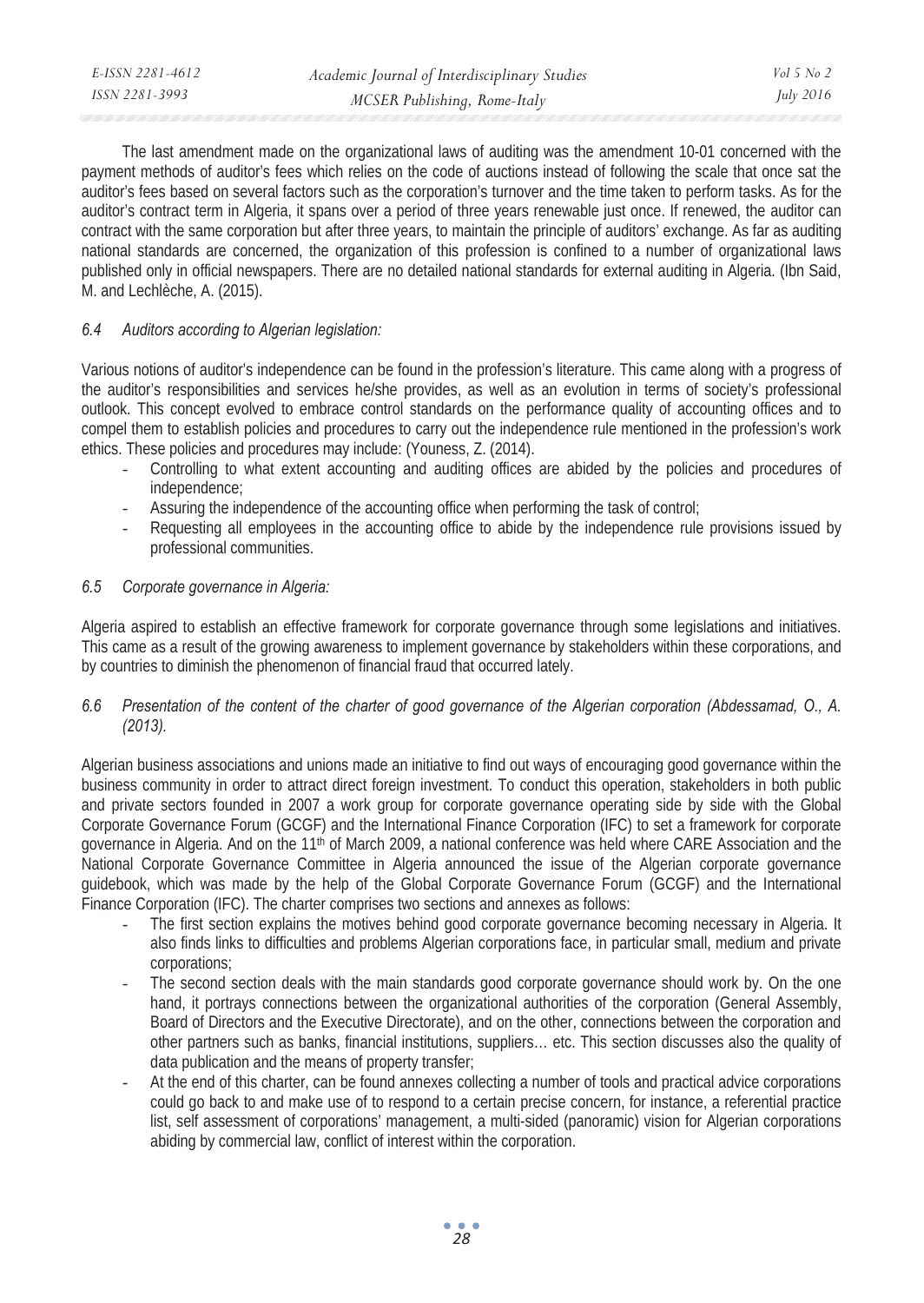### *6.6.1 Purpose of the charter:*

The subject of this charter aims to place at the disposal of partially or entirely private Algerian corporations a practical simplified tool allowing the comprehension of the main principles of good corporate governance so that to start aspiring to apply these principles in reality. Therefore, the point of implementing the principles of this charter is to give the corporation tools to liberate its management by providing utmost security by means of defining the rights and the obligations of acting parties inside the corporation, sharing prerogatives and responsibilities arising from that and guaranteeing continuity and competitiveness within the corporation. This charter comes within the context of laws and regulatory texts in force. That is why it consents to them without pretending to be perfect, especially that texts in this field are abundant. It does not represent a comprehensive set of legal texts corpora; it rather is a referential document and an important source at the disposal of corporations. (Menad, A. (2014).

### *6.6.2 Data quality and disclosure in the Algerian governance charter*

The Algerian charter stipulates the publication and disclosure of the corporation's annual financial situation according to the highest accepted international standards. As for corporations contributing in stock markets, they are required to publish their financial situation every trimester, along with all other information having a financial impact on the corporation's assessment. Thus, the charter recommended corporations to produce, in the right time, correct and full financial statements that could be requested by financial partners. (Saghor, M. (2013).

### *6.7 The importance of having audit committees in Algerian corporations*

In spite of the intervention of the Algerian legislator to set regulations for protecting and assuring the independence of auditors, yet considering the progress made in the field of auditing, it could be said that Algeria has not yet reached the desired level, and that these legislations are not enough, especially when talking about the ethical standards compared to how it goes in the field in other parts of the world. This is mainly due to what happened over the past two decades namely after the stumbling and failing of stock-joint companies and because of an increase in accounting and financial violations to an extent that decreased the trust placed in financial statements, in addition to confirmed involvement of some accountants in what these companies were accused of; violations and breaches of independence rules. These violations exposed a huge information gap between internal and external parties of the company despite the progress level these countries achieved in the field of auditing and the quality of the standards they use. From this, arose the need to develop systems of assigning external auditors in a serious attempt to regain the trust of financial statements' users in the credibility and reliability of these reports. (Youness, Z. (2014).

### **7. Conclusion:**

Based on all what has been said above, it is concluded that corporate governance enabled the profession of auditing to perform different assigned tasks in a better and easier way; it provided various mechanisms and tools which not only facilitated the operation of auditing, but also enabled it to better carry out different tasks. This was possible thanks to the many qualities gained of implementing corporate governance. Auditing in Algeria faces several challenges in terms of adapting to the international system. Hence, with corporate governance, Algeria as in the case of other countries, started to implement governance rules by executing some anti-corruption laws and other rules Yet, it still has a long way to go to firmly handle such phenomena due to the plotting of some parties on the one hand, and on the other, the lack of experience of those in charge of such operations.

The following results were concluded like so:

- The rising need for corporate governance in Algeria especially after granting independence to economical institutions;
- Auditing and corporate governance are intrinsically related which helps to eradicate the phenomenon of corruption;
- Corporate governance rules help to improve the quality of financial reporting provided for financial statements' users;
- A progress in terms of audit committees' proficiency, auditor's independence and executing international auditing standards;